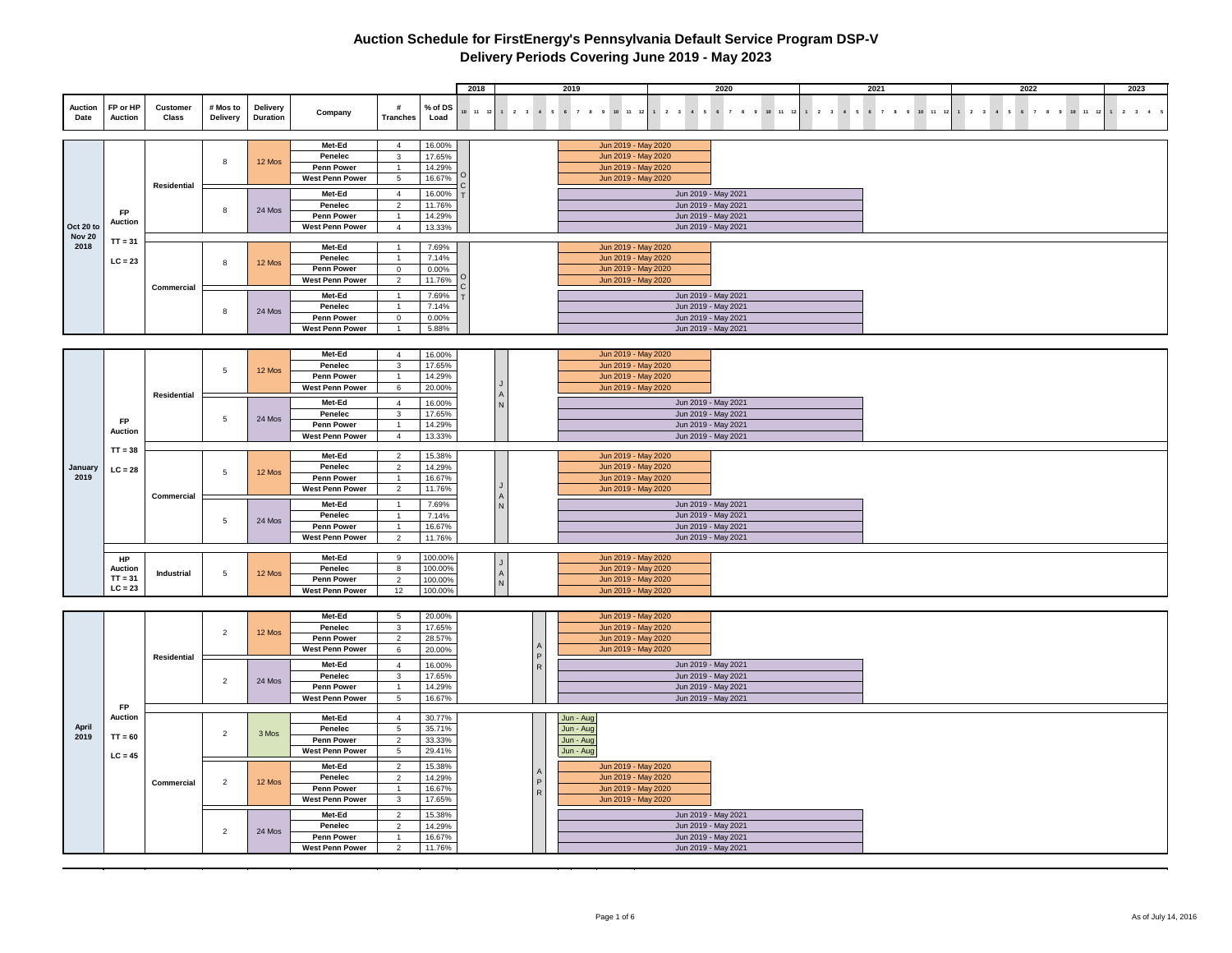|                                    |                                                       |                    |                      |                                    |                                                                  |                                                           |                                          | 2018<br>2019                                 |                                                  |                                     |                                                  | 2020                                                                                     |                                            | 2021                                                                                     | 2022                       | 2023                                    |
|------------------------------------|-------------------------------------------------------|--------------------|----------------------|------------------------------------|------------------------------------------------------------------|-----------------------------------------------------------|------------------------------------------|----------------------------------------------|--------------------------------------------------|-------------------------------------|--------------------------------------------------|------------------------------------------------------------------------------------------|--------------------------------------------|------------------------------------------------------------------------------------------|----------------------------|-----------------------------------------|
| Auction<br>Date                    | FP or HP<br><b>Auction</b>                            | Customer<br>Class  | # Mos to<br>Delivery | <b>Delivery</b><br><b>Duration</b> | Company                                                          | #<br><b>Tranches</b>                                      | % of DS<br>Load                          | $10$ $11$ $12$<br>1 2 3 4 5 6 7 8 9 10 11 12 |                                                  |                                     |                                                  | 1 2 3 4 5 6 7 8 9 10 11 12                                                               |                                            | 1 2 3 4 5 6 7 8 9 10 11 12                                                               | 1 2 3 4 5 6 7 8 9 10 11 12 | $1 \qquad 2 \qquad 3 \qquad 4 \qquad 5$ |
| June<br>2019                       | <b>FP</b><br><b>Auction</b><br>$TT = 16$<br>$LC = 12$ | Commercial         | $\mathbf{3}$         | 3 Mos                              | Met-Ed<br>Penelec<br><b>Penn Power</b><br><b>West Penn Power</b> | $\overline{4}$<br>5<br>2<br>5                             | 30.77%<br>35.71%<br>33.33%<br>29.41%     |                                              | Sep - Nov<br>Sep - Nov<br>Sep - Nov<br>Sep - Nov |                                     |                                                  |                                                                                          |                                            |                                                                                          |                            |                                         |
|                                    |                                                       |                    |                      |                                    |                                                                  |                                                           |                                          |                                              |                                                  |                                     |                                                  |                                                                                          |                                            |                                                                                          |                            |                                         |
|                                    |                                                       |                    | 8                    | 12 Mos                             | Met-Ed<br>Penelec<br>Penn Power<br><b>West Penn Power</b>        | $\overline{4}$<br>$\overline{2}$<br>$\overline{4}$        | 16.00%<br>11.76%<br>14.29%<br>13.33%     |                                              |                                                  |                                     |                                                  | Jun 2020 - May 2021<br>Jun 2020 - May 2021<br>Jun 2020 - May 2021<br>Jun 2020 - May 2021 |                                            |                                                                                          |                            |                                         |
|                                    |                                                       | Residential        | $\boldsymbol{8}$     | 24 Mos                             | Met-Ed<br>Penelec<br>Penn Power                                  | $\mathbf 0$<br>$\mathbf 0$<br>$\mathbf 0$                 | 0.00%<br>0.00%<br>0.00%                  |                                              | C                                                |                                     |                                                  |                                                                                          |                                            | Jun 2020 - May 2022<br>Jun 2020 - May 2022<br>Jun 2020 - May 2022                        |                            |                                         |
|                                    |                                                       |                    |                      |                                    | <b>West Penn Power</b>                                           | $\mathbf 0$                                               | $0.00\%$                                 |                                              |                                                  |                                     |                                                  |                                                                                          | Jun 2020 - May 2022                        |                                                                                          |                            |                                         |
| Oct 20 to<br><b>Nov 20</b><br>2019 | <b>FP</b><br><b>Auction</b><br>$TT = 31$              |                    | $\overline{2}$       | 3 Mos                              | Met-Ed<br>Penelec<br><b>Penn Power</b>                           | $\overline{4}$<br>5<br>$\overline{2}$                     | 30.77%<br>35.71%<br>33.33%               |                                              |                                                  | Dec - Feb<br>Dec - Feb<br>Dec - Feb |                                                  |                                                                                          |                                            |                                                                                          |                            |                                         |
|                                    | $LC = 23$                                             |                    |                      |                                    | <b>West Penn Power</b><br>Met-Ed<br>Penelec                      | 5<br>$\overline{1}$<br>$\overline{1}$                     | 29.41%<br>7.69%<br>7.14%                 |                                              | $\Omega$                                         | Dec - Feb                           |                                                  | Jun 2020 - May 2021<br>Jun 2020 - May 2021                                               |                                            |                                                                                          |                            |                                         |
|                                    |                                                       | Commercial         | 8                    | 12 Mos                             | Penn Power<br><b>West Penn Power</b>                             | $\overline{0}$<br>$\overline{2}$                          | 0.00%<br>11.76%                          |                                              | $\mathsf{C}$                                     |                                     |                                                  | Jun 2020 - May 2021<br>Jun 2020 - May 2021                                               |                                            |                                                                                          |                            |                                         |
|                                    |                                                       |                    | 8                    | 24 Mos                             | Met-Ed<br>Penelec<br><b>Penn Power</b><br><b>West Penn Power</b> | $\mathbf 0$<br>$\mathbf{0}$<br>$\Omega$<br>$\overline{0}$ | 0.00%<br>0.00%<br>0.00%<br>0.00%         |                                              |                                                  |                                     |                                                  |                                                                                          |                                            | Jun 2020 - May 2022<br>Jun 2020 - May 2022<br>Jun 2020 - May 2022<br>Jun 2020 - May 2022 |                            |                                         |
|                                    |                                                       |                    |                      |                                    |                                                                  |                                                           |                                          |                                              |                                                  |                                     |                                                  |                                                                                          |                                            |                                                                                          |                            |                                         |
|                                    |                                                       |                    |                      |                                    | Met-Ed<br>Penelec                                                | $\overline{4}$<br>$\overline{3}$                          | 16.00%<br>17.65%                         |                                              |                                                  |                                     |                                                  | Jun 2020 - May 2021<br>Jun 2020 - May 2021                                               |                                            |                                                                                          |                            |                                         |
|                                    |                                                       | <b>Residential</b> | $5\phantom{.0}$      | 12 Mos                             | <b>Penn Power</b><br><b>West Penn Power</b>                      | $\overline{1}$<br>$\overline{4}$                          | 14.29%<br>13.33%                         |                                              |                                                  |                                     |                                                  | Jun 2020 - May 2021<br>Jun 2020 - May 2021                                               |                                            |                                                                                          |                            |                                         |
|                                    |                                                       |                    | 5                    | 24 Mos                             | Met-Ed<br>Penelec<br>Penn Power<br><b>West Penn Power</b>        | $\mathbf 0$<br>$\mathbf 0$<br>$\mathbf 0$<br>2            | 0.00%<br>$0.00\%$<br>0.00%<br>6.67%      |                                              |                                                  |                                     |                                                  |                                                                                          | Jun 2020 - May 2022                        | Jun 2020 - May 2022<br>Jun 2020 - May 2022<br>Jun 2020 - May 2022                        |                            |                                         |
| January                            | <b>FP</b><br><b>Auction</b><br>$TT = 34$<br>$LC = 25$ |                    | $\overline{2}$       | 3 Mos                              | Met-Ed<br>Penelec<br>Penn Power<br><b>West Penn Power</b>        | $\overline{4}$<br>5<br>$\overline{2}$<br>$5\phantom{.0}$  | 30.77%<br>35.71%<br>33.33%<br>29.41%     |                                              |                                                  |                                     | Mar - May<br>Mar - May<br>Mar - May<br>Mar - May |                                                                                          |                                            |                                                                                          |                            |                                         |
| 2020                               |                                                       | Commercial         | 5                    | 12 Mos                             | Met-Ed<br>Penelec<br>Penn Power<br><b>West Penn Power</b>        | $\mathbf 0$<br>$\overline{2}$                             | 7.69%<br>7.14%<br>0.00%<br>11.76%        |                                              |                                                  |                                     |                                                  | Jun 2020 - May 2021<br>Jun 2020 - May 2021<br>Jun 2020 - May 2021<br>Jun 2020 - May 2021 |                                            |                                                                                          |                            |                                         |
|                                    |                                                       |                    | 5                    | 24 Mos                             | Met-Ed<br>Penelec<br>Penn Power<br><b>West Penn Power</b>        | $\mathbf 0$<br>$\mathbf 0$<br>$\mathbf 0$<br>$\mathbf 0$  | 0.00%<br>0.00%<br>0.00%<br>$0.00\%$      |                                              |                                                  |                                     |                                                  |                                                                                          | Jun 2020 - May 2022<br>Jun 2020 - May 2022 | Jun 2020 - May 2022<br>Jun 2020 - May 2022                                               |                            |                                         |
|                                    | HP<br><b>Auction</b><br>$TT = 31$<br>$LC = 23$        | <b>Industrial</b>  | $5\phantom{.0}$      | 12 Mos                             | Met-Ed<br>Penelec<br>Penn Power<br><b>West Penn Power</b>        | 9<br>8<br>$\overline{2}$<br>12                            | 100.00%<br>100.00%<br>100.00%<br>100.00% |                                              |                                                  |                                     |                                                  | Jun 2020 - May 2021<br>Jun 2020 - May 2021<br>Jun 2020 - May 2021<br>Jun 2020 - May 2021 |                                            |                                                                                          |                            |                                         |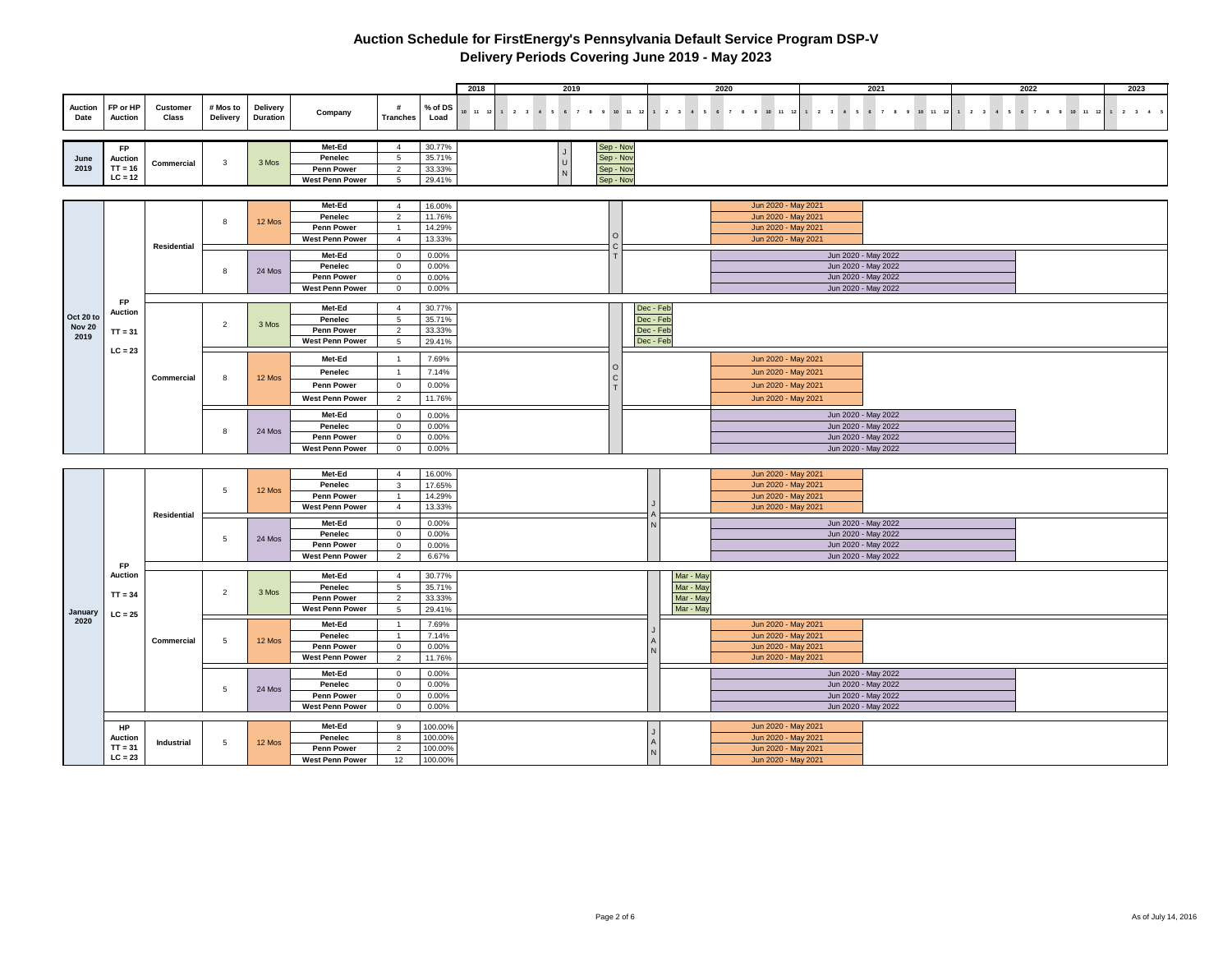|                        |                            |                   |                         |                             |                                      |                |                 | 2018 | 2019                                                                                                                           |                  | 2020 |                     | 2021                | 2022 | 2023 |
|------------------------|----------------------------|-------------------|-------------------------|-----------------------------|--------------------------------------|----------------|-----------------|------|--------------------------------------------------------------------------------------------------------------------------------|------------------|------|---------------------|---------------------|------|------|
| <b>Auction</b><br>Date | FP or HP<br><b>Auction</b> | Customer<br>Class | # Mos to<br>Delivery    | Delivery<br><b>Duration</b> | Company                              | Tranches       | % of DS<br>Load |      | 10 11 12 1 2 3 4 5 6 7 8 9 10 11 12 1 2 3 4 5 6 7 8 9 10 11 12 1 2 3 4 5 6 7 8 9 10 11 12 1 2 3 4 5 6 7 8 9 10 11 12 1 2 3 4 5 |                  |      |                     |                     |      |      |
|                        |                            |                   |                         |                             |                                      |                |                 |      |                                                                                                                                |                  |      |                     |                     |      |      |
|                        |                            |                   |                         |                             | Met-Ed                               |                | 16.00%          |      |                                                                                                                                |                  |      | Jun 2020 - May 2021 |                     |      |      |
|                        |                            |                   | $\overline{2}$          | 12 Mos                      | Penelec                              | $\mathbf{B}$   | 17.65%          |      |                                                                                                                                | D                |      | Jun 2020 - May 2021 |                     |      |      |
|                        |                            |                   |                         |                             | <b>Penn Power</b>                    |                | 14.29%          |      |                                                                                                                                | $\triangleright$ |      | Jun 2020 - May 2021 |                     |      |      |
|                        |                            | Residential       |                         |                             | <b>West Penn Power</b>               | -5             | 16.67%          |      |                                                                                                                                |                  |      | Jun 2020 - May 2021 |                     |      |      |
|                        |                            |                   |                         |                             | Met-Ed                               |                | 4.00%           |      |                                                                                                                                |                  |      |                     | Jun 2020 - May 2022 |      |      |
|                        |                            |                   | $\overline{2}$          | 24 Mos                      | Penelec                              |                | 5.88%           |      |                                                                                                                                |                  |      |                     | Jun 2020 - May 2022 |      |      |
|                        |                            |                   |                         |                             | <b>Penn Power</b>                    |                | 14.29%          |      |                                                                                                                                |                  |      |                     | Jun 2020 - May 2022 |      |      |
|                        |                            |                   |                         |                             | <b>West Penn Power</b>               |                | 6.67%           |      |                                                                                                                                |                  |      |                     | Jun 2020 - May 2022 |      |      |
|                        | <b>FP</b>                  |                   |                         |                             |                                      |                |                 |      |                                                                                                                                |                  |      |                     |                     |      |      |
|                        | <b>Auction</b>             |                   |                         |                             | Met-Ed                               |                | 30.77%          |      |                                                                                                                                |                  |      | Jun - Aug           |                     |      |      |
| April<br>2020          | $TT = 45$                  |                   | $\overline{2}$          | 3 Mos                       | Penelec                              | $\sim$         | 35.71%          |      |                                                                                                                                |                  |      | Jun - Aug           |                     |      |      |
|                        |                            |                   |                         |                             | Penn Power<br><b>West Penn Power</b> |                | 33.33%          |      |                                                                                                                                |                  |      | Jun - Aug           |                     |      |      |
|                        | $LC = 33$                  |                   |                         |                             |                                      |                | 29.41%          |      |                                                                                                                                |                  |      | Jun - Aug           |                     |      |      |
|                        |                            |                   |                         |                             | Met-Ed                               | $\overline{2}$ | 15.38%          |      |                                                                                                                                |                  |      | Jun 2020 - May 2021 |                     |      |      |
|                        |                            | Commercial        | $\overline{2}$          | 12 Mos                      | Penelec                              | $\overline{2}$ | 14.29%          |      |                                                                                                                                |                  |      | Jun 2020 - May 2021 |                     |      |      |
|                        |                            |                   |                         |                             | Penn Power                           |                | 16.67%          |      |                                                                                                                                |                  |      | Jun 2020 - May 2021 |                     |      |      |
|                        |                            |                   |                         |                             | <b>West Penn Power</b>               | $\sim$         | 11.76%          |      |                                                                                                                                |                  |      | Jun 2020 - May 2021 |                     |      |      |
|                        |                            |                   |                         |                             | Met-Ed                               |                | 7.69%           |      |                                                                                                                                |                  |      |                     | Jun 2020 - May 2022 |      |      |
|                        |                            |                   |                         |                             | Penelec                              |                | 7.14%           |      |                                                                                                                                |                  |      |                     | Jun 2020 - May 2022 |      |      |
|                        |                            |                   | $\overline{2}$          | 24 Mos                      | <b>Penn Power</b>                    |                | 16.67%          |      |                                                                                                                                |                  |      |                     | Jun 2020 - May 2022 |      |      |
|                        |                            |                   |                         |                             | <b>West Penn Power</b>               |                | 5.88%           |      |                                                                                                                                |                  |      |                     | Jun 2020 - May 2022 |      |      |
|                        |                            |                   |                         |                             |                                      |                |                 |      |                                                                                                                                |                  |      |                     |                     |      |      |
|                        | FP                         |                   |                         |                             | Met-Ed                               |                | 30.77%          |      |                                                                                                                                |                  |      | Sep - Nov           |                     |      |      |
| June                   | <b>Auction</b>             |                   |                         |                             | Penelec                              |                | 35.71%          |      |                                                                                                                                |                  |      | Sep - Nov           |                     |      |      |
| 2020                   | $TT = 16$                  | Commercial        | $\overline{\mathbf{3}}$ | 3 Mos                       | Penn Power                           | $\overline{2}$ | 33.33%          |      |                                                                                                                                |                  |      | Sep - Nov           |                     |      |      |
|                        | $LC = 12$                  |                   |                         |                             | <b>West Penn Power</b>               | 5              | 29 41%          |      |                                                                                                                                |                  |      | Sep - Nov           |                     |      |      |

**Penn Power 2 33.33% Sep - Nov Sep - Nov Sep - Nov Sep - Nov Sep - Nov Sep - Nov Sep - Nov Sep - Nov Sep - Nov**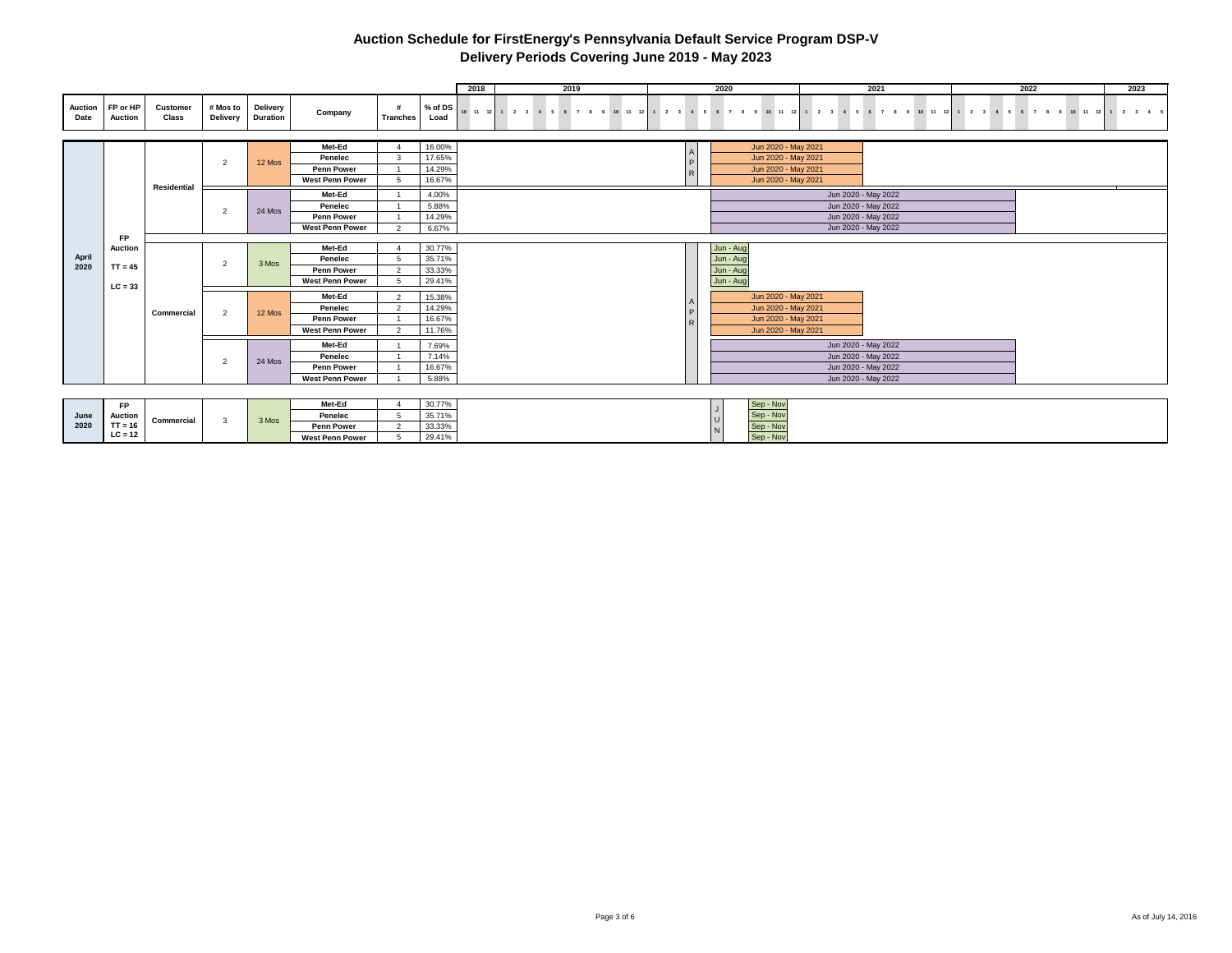|                       |                             |                                 |                      |                             |                                      |                                  |                  | 2018 | 2019                                                           | 2020 |           |                        | 2021                                                            |                                            | 2022 | 2023 |
|-----------------------|-----------------------------|---------------------------------|----------------------|-----------------------------|--------------------------------------|----------------------------------|------------------|------|----------------------------------------------------------------|------|-----------|------------------------|-----------------------------------------------------------------|--------------------------------------------|------|------|
|                       |                             |                                 |                      |                             |                                      |                                  |                  |      |                                                                |      |           |                        |                                                                 |                                            |      |      |
| Auction<br>Date       | FP or HP<br><b>Auction</b>  | <b>Customer</b><br><b>Class</b> | # Mos to<br>Delivery | Delivery<br><b>Duration</b> | Company                              | #<br><b>Tranches</b>             | % of DS<br>Load  |      | 10 11 12 1 2 3 4 5 6 7 8 9 10 11 12 1 2 3 4 5 6 7 8 9 10 11 12 |      |           |                        | 1 2 3 4 5 6 7 8 9 10 11 12 1 2 3 4 5 6 7 8 9 10 11 12 1 2 3 4 5 |                                            |      |      |
|                       |                             |                                 |                      |                             |                                      |                                  |                  |      |                                                                |      |           |                        |                                                                 |                                            |      |      |
|                       |                             |                                 |                      |                             |                                      |                                  |                  |      |                                                                |      |           |                        |                                                                 |                                            |      |      |
|                       |                             |                                 |                      |                             | Met-Ed                               | $\overline{4}$                   | 16.00%           |      |                                                                |      |           |                        | Jun 2021 - May 2022                                             |                                            |      |      |
|                       |                             |                                 | 8                    | 12 Mos                      | Penelec                              | 3                                | 17.65%           |      |                                                                |      |           |                        | Jun 2021 - May 2022                                             |                                            |      |      |
|                       |                             |                                 |                      |                             | <b>Penn Power</b>                    | $\overline{1}$                   | 14.29%           |      |                                                                |      |           |                        | Jun 2021 - May 2022                                             |                                            |      |      |
|                       |                             | Residential                     |                      |                             | <b>West Penn Power</b>               | $5\overline{5}$                  | 16.67%           |      |                                                                |      |           |                        | Jun 2021 - May 2022                                             |                                            |      |      |
|                       |                             |                                 |                      |                             | Met-Ed                               | $\overline{4}$                   | 16.00%           |      |                                                                |      |           |                        |                                                                 | Jun 2021 - May 2023                        |      |      |
|                       |                             |                                 | 8                    | 24 Mos                      | Penelec                              | $\overline{2}$                   | 11.76%           |      |                                                                |      |           |                        |                                                                 | Jun 2021 - May 2023                        |      |      |
|                       |                             |                                 |                      |                             | <b>Penn Power</b>                    | $\overline{1}$                   | 14.29%           |      |                                                                |      |           |                        |                                                                 | Jun 2021 - May 2023                        |      |      |
|                       |                             |                                 |                      |                             | <b>West Penn Power</b>               | $\mathbf{3}$                     | 10.00%           |      |                                                                |      |           |                        |                                                                 | Jun 2021 - May 2023                        |      |      |
|                       | <b>FP</b><br><b>Auction</b> |                                 |                      |                             | Met-Ed                               | $\overline{4}$                   | 30.77%           |      |                                                                |      | Dec - Feb |                        |                                                                 |                                            |      |      |
| Oct 20 to             |                             |                                 |                      |                             | Penelec                              | 5                                | 35.71%           |      |                                                                |      | Dec - Feb |                        |                                                                 |                                            |      |      |
| <b>Nov 20</b><br>2020 | $TT = 46$                   |                                 | $\overline{2}$       | 3 Mos                       | Penn Power                           | $\overline{2}$                   | 33.33%           |      |                                                                |      | Dec - Feb |                        |                                                                 |                                            |      |      |
|                       |                             |                                 |                      |                             | <b>West Penn Power</b>               | 5                                | 29.41%           |      |                                                                |      | Dec - Feb |                        |                                                                 |                                            |      |      |
|                       | $LC = 34$                   |                                 |                      |                             |                                      |                                  |                  |      |                                                                |      |           |                        |                                                                 |                                            |      |      |
|                       |                             |                                 |                      |                             | Met-Ed<br>Penelec                    | $\overline{1}$                   | 7.69%<br>7.14%   |      |                                                                |      |           |                        | Jun 2021 - May 2022<br>Jun 2021 - May 2022                      |                                            |      |      |
|                       |                             | Commercial                      | $\mathbf{g}$         | 12 Mos                      | <b>Penn Power</b>                    | $\mathbf{0}$                     | 0.00%            |      |                                                                |      |           |                        | Jun 2021 - May 2022                                             |                                            |      |      |
|                       |                             |                                 |                      |                             | <b>West Penn Power</b>               | $\overline{2}$                   | 11.76%           |      |                                                                |      |           |                        | Jun 2021 - May 2022                                             |                                            |      |      |
|                       |                             |                                 |                      |                             | Met-Ed                               |                                  |                  |      |                                                                |      |           |                        |                                                                 |                                            |      |      |
|                       |                             |                                 |                      |                             | Penelec                              | $\overline{1}$<br>-1             | 7.69%<br>7.14%   |      |                                                                |      |           |                        |                                                                 | Jun 2021 - May 2023<br>Jun 2021 - May 2023 |      |      |
|                       |                             |                                 | 8                    | 24 Mos                      | <b>Penn Power</b>                    | $^{\circ}$                       | 0.00%            |      |                                                                |      |           |                        |                                                                 | Jun 2021 - May 2023                        |      |      |
|                       |                             |                                 |                      |                             | West Penn Power                      | $\overline{1}$                   | 5.88%            |      |                                                                |      |           |                        |                                                                 | Jun 2021 - May 2023                        |      |      |
|                       |                             |                                 |                      |                             |                                      |                                  |                  |      |                                                                |      |           |                        |                                                                 |                                            |      |      |
|                       |                             |                                 |                      |                             | Met-Ed                               | $\overline{4}$                   | 16.00%           |      |                                                                |      |           |                        | Jun 2021 - May 2022                                             |                                            |      |      |
|                       |                             |                                 |                      |                             | Penelec                              | $\mathbf{3}$                     | 17.65%           |      |                                                                |      |           |                        | Jun 2021 - May 2022                                             |                                            |      |      |
|                       |                             |                                 | $5\phantom{.0}$      | 12 Mos                      | Penn Power                           |                                  | 14.29%           |      |                                                                |      |           |                        | Jun 2021 - May 2022                                             |                                            |      |      |
|                       |                             |                                 |                      |                             | <b>West Penn Power</b>               | 5                                | 16.67%           |      |                                                                |      |           |                        | Jun 2021 - May 2022                                             |                                            |      |      |
|                       |                             | Residential                     |                      |                             | Met-Ed                               | $\overline{4}$                   | 16.00%           |      |                                                                |      |           |                        |                                                                 | Jun 2021 - May 2023                        |      |      |
|                       |                             |                                 |                      |                             | Penelec                              | 2                                | 11.76%           |      |                                                                |      |           |                        |                                                                 | Jun 2021 - May 2023                        |      |      |
|                       |                             |                                 | 5                    | 24 Mos                      | Penn Power                           | $\overline{1}$                   | 14.29%           |      |                                                                |      |           |                        |                                                                 | Jun 2021 - May 2023                        |      |      |
|                       |                             |                                 |                      |                             | <b>West Penn Power</b>               | $\overline{4}$                   | 13.33%           |      |                                                                |      |           |                        |                                                                 | Jun 2021 - May 2023                        |      |      |
|                       | FP                          |                                 |                      |                             |                                      |                                  |                  |      |                                                                |      |           |                        |                                                                 |                                            |      |      |
|                       | Auction                     |                                 |                      |                             | Met-Ed                               | $\overline{4}$                   | 30.77%<br>35.71% |      |                                                                |      |           | Mar - May              |                                                                 |                                            |      |      |
|                       | $TT = 50$                   |                                 | $\overline{2}$       | 3 Mos                       | Penelec<br><b>Penn Power</b>         | 5<br>2                           | 33.33%           |      |                                                                |      |           | Mar - May<br>Mar - May |                                                                 |                                            |      |      |
|                       |                             |                                 |                      |                             | <b>West Penn Power</b>               | $\,$ 5 $\,$                      | 29.41%           |      |                                                                |      |           | Mar - May              |                                                                 |                                            |      |      |
| January<br>2021       | $LC = 37$                   |                                 |                      |                             |                                      |                                  |                  |      |                                                                |      |           |                        |                                                                 |                                            |      |      |
|                       |                             |                                 |                      |                             | Met-Ed                               | $\overline{2}$                   | 15.38%           |      |                                                                |      |           |                        | Jun 2021 - May 2022                                             |                                            |      |      |
|                       |                             | Commercial                      | 5                    | 12 Mos                      | Penelec<br><b>Penn Power</b>         | $\overline{1}$                   | 7.14%<br>16.67%  |      |                                                                |      |           |                        | Jun 2021 - May 2022<br>Jun 2021 - May 2022                      |                                            |      |      |
|                       |                             |                                 |                      |                             | <b>West Penn Power</b>               | $\overline{2}$                   | 11.76%           |      |                                                                |      |           |                        | Jun 2021 - May 2022                                             |                                            |      |      |
|                       |                             |                                 |                      |                             |                                      |                                  |                  |      |                                                                |      |           |                        |                                                                 |                                            |      |      |
|                       |                             |                                 |                      |                             | Met-Ed                               | $\overline{1}$                   | 7.69%            |      |                                                                |      |           |                        |                                                                 | Jun 2021 - May 2023                        |      |      |
|                       |                             |                                 | 5                    | 24 Mos                      | Penelec                              | $\overline{1}$                   | 7.14%            |      |                                                                |      |           |                        |                                                                 | Jun 2021 - May 2023                        |      |      |
|                       |                             |                                 |                      |                             | Penn Power<br><b>West Penn Power</b> | $\overline{0}$<br>$\overline{2}$ | 0.00%<br>11.76%  |      |                                                                |      |           |                        |                                                                 | Jun 2021 - May 2023<br>Jun 2021 - May 2023 |      |      |
|                       |                             |                                 |                      |                             |                                      |                                  |                  |      |                                                                |      |           |                        |                                                                 |                                            |      |      |
|                       | HP                          |                                 |                      |                             | Met-Ed                               | 9                                | 100.00%          |      |                                                                |      |           |                        | Jun 2021 - May 2022                                             |                                            |      |      |
|                       | <b>Auction</b>              | Industrial                      | 5                    | 12 Mos                      | Penelec                              | 8                                | 100.00%          |      |                                                                |      |           |                        | Jun 2021 - May 2022                                             |                                            |      |      |
|                       | $TT = 31$                   |                                 |                      |                             | <b>Penn Power</b>                    | 2                                | 100.00%          |      |                                                                |      |           |                        | Jun 2021 - May 2022                                             |                                            |      |      |
|                       | $LC = 23$                   |                                 |                      |                             | West Penn Power                      | 12                               | 100.00%          |      |                                                                |      |           |                        | Jun 2021 - May 2022                                             |                                            |      |      |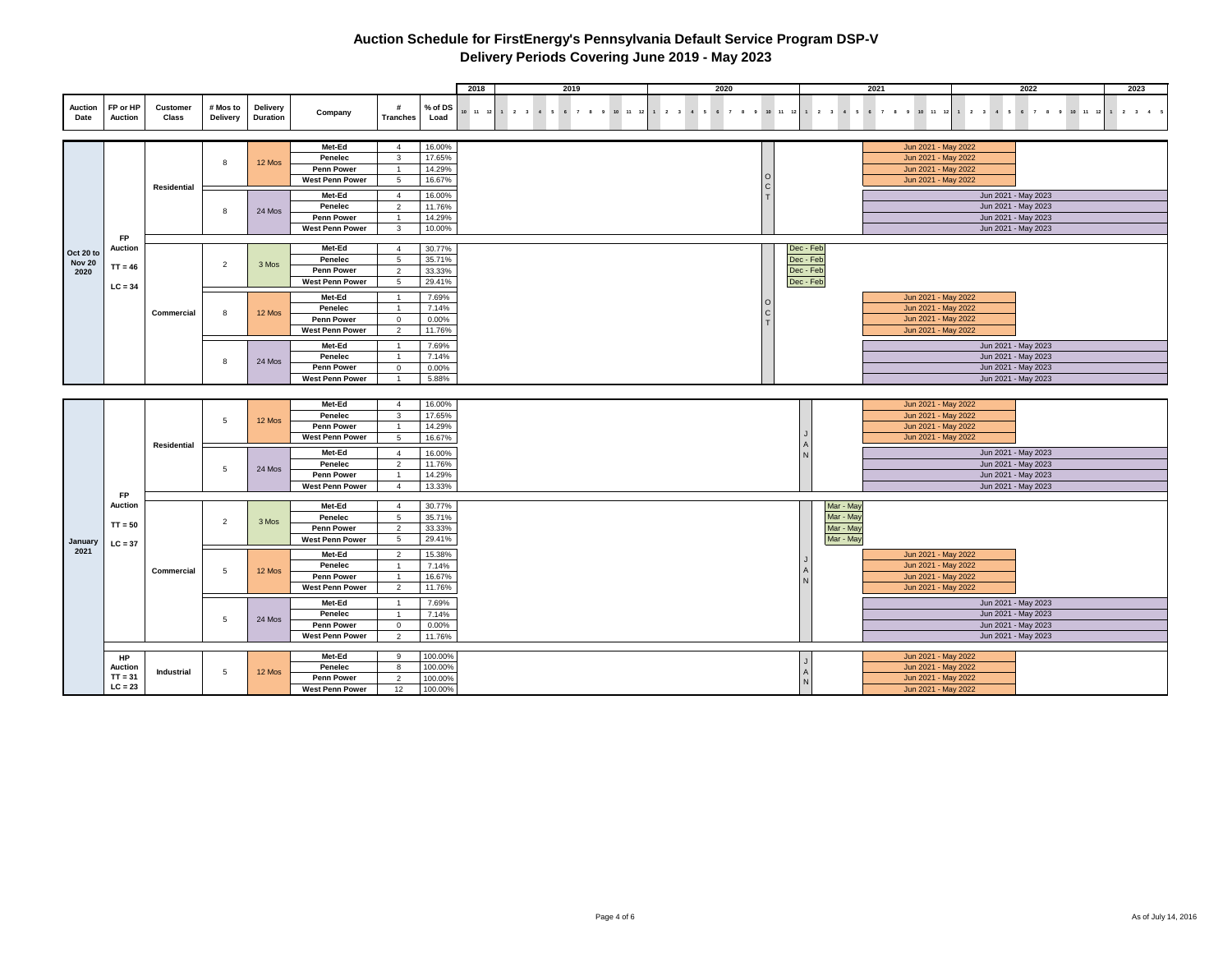|      |                             |                   |                   |                   |         |               |                           | 2018 | 2019   | 202 | 2022                                                                                                                | 2023 |
|------|-----------------------------|-------------------|-------------------|-------------------|---------|---------------|---------------------------|------|--------|-----|---------------------------------------------------------------------------------------------------------------------|------|
| Date | Auction FP or HP<br>Auction | Customer<br>Class | Delivery Duration | # Mos to Delivery | Company | Tranches Load | % of DS $\frac{1}{10}$ 11 |      | $12$ 1 |     | 2 3 4 5 6 7 8 9 10 11 12 1 2 3 4 5 6 7 8 9 10 11 12 1 2 3 4 5 6 7 8 9 10 11 12 1 2 3 4 5 6 7 8 9 10 11 12 1 2 3 4 5 |      |

|               |                             |                    |                 |        | Met-Ed                 | $\overline{4}$                    | 16.00%           | Jun 2021 - May 2022                      |                     |
|---------------|-----------------------------|--------------------|-----------------|--------|------------------------|-----------------------------------|------------------|------------------------------------------|---------------------|
|               |                             |                    | 2               | 12 Mos | Penelec                | $\mathbf{3}$                      | 17.65%           | Jun 2021 - May 2022                      |                     |
|               |                             |                    |                 |        | <b>Penn Power</b>      | $\overline{1}$                    | 14.29%           | Jun 2021 - May 2022                      |                     |
|               |                             | <b>Residential</b> |                 |        | <b>West Penn Power</b> | 5                                 | 16.67%           | Jun 2021 - May 2022                      |                     |
|               |                             |                    |                 |        | Met-Ed                 | $\overline{4}$                    | 16.00%           | R                                        | Jun 2021 - May 2023 |
|               |                             |                    |                 |        | Penelec                | $\mathbf{3}$                      | 17.65%           |                                          | Jun 2021 - May 2023 |
|               |                             |                    | $\overline{2}$  | 24 Mos | <b>Penn Power</b>      | $\mathbf{1}$                      | 14.29%           |                                          | Jun 2021 - May 2023 |
|               |                             |                    |                 |        | <b>West Penn Power</b> | $\overline{4}$                    | 13.33%           |                                          | Jun 2021 - May 2023 |
|               | <b>FP</b>                   |                    |                 |        |                        |                                   |                  |                                          |                     |
|               | <b>Auction</b>              |                    |                 |        | Met-Ed                 | $\overline{4}$                    | 30.77%           | Jun - Aug                                |                     |
| April         |                             |                    | $\overline{2}$  |        | Penelec                | $5\phantom{.0}$                   | 35.71%           | Jun - Aug                                |                     |
| 2021          | $TT = 54$                   |                    |                 | 3 Mos  | Penn Power             | $\overline{2}$                    | 33.33%           | Jun - Aug                                |                     |
|               |                             |                    |                 |        | <b>West Penn Power</b> | $5\overline{5}$                   | 29.41%           | Jun - Aug                                |                     |
|               | $LC = 40$                   |                    |                 |        | Met-Ed                 | 2                                 | 15.38%           | Jun 2021 - May 2022                      |                     |
|               |                             |                    |                 |        | Penelec                | $\overline{2}$                    | 14.29%           | Jun 2021 - May 2022                      |                     |
|               |                             | Commercial         | $\overline{2}$  | 12 Mos | Penn Power             | $\overline{1}$                    | 16.67%           | Jun 2021 - May 2022                      |                     |
|               |                             |                    |                 |        | <b>West Penn Power</b> | $\overline{2}$                    | 11.76%           | Jun 2021 - May 2022                      |                     |
|               |                             |                    |                 |        |                        |                                   |                  |                                          |                     |
|               |                             |                    |                 |        | Met-Ed                 | $\overline{1}$                    | 7.69%            |                                          | Jun 2021 - May 2023 |
|               |                             |                    | $\overline{2}$  | 24 Mos | Penelec                | 2                                 | 14.29%           |                                          | Jun 2021 - May 2023 |
|               |                             |                    |                 |        | <b>Penn Power</b>      | $\overline{1}$                    | 16.67%           |                                          | Jun 2021 - May 2023 |
|               |                             |                    |                 |        | <b>West Penn Power</b> | 2                                 | 11.76%           |                                          | Jun 2021 - May 2023 |
|               |                             |                    |                 |        |                        |                                   |                  |                                          |                     |
|               | FP                          |                    |                 |        | Met-Ed                 | $\overline{4}$<br>$5\phantom{.0}$ | 30.77%<br>35.71% | Sep - Nov<br>$\overline{1}$<br>Sep - Nov |                     |
| June<br>2021  | <b>Auction</b><br>$TT = 16$ | Commercial         | $\mathbf{3}$    | 3 Mos  | Penelec                |                                   |                  | $\cup$                                   |                     |
|               | $LC = 12$                   |                    |                 |        | <b>Penn Power</b>      | $\overline{2}$<br>$5\overline{5}$ | 33.33%           | Sep - Nov<br>N                           |                     |
|               |                             |                    |                 |        | West Penn Power        |                                   | 29.41%           | Sep - Nov                                |                     |
|               |                             |                    |                 |        | Met-Ed                 | $\overline{4}$                    | 16.00%           |                                          | Jun 2022 - May 2023 |
|               |                             |                    |                 |        | Penelec                | $\mathbf{3}$                      | 17.65%           | $\circ$                                  | Jun 2022 - May 2023 |
|               |                             | Residential        | 8               | 12 Mos | Penn Power             | $\overline{1}$                    | 14.29%           | $\mathbf c$<br>$\mathbf{r}$              | Jun 2022 - May 2023 |
|               |                             |                    |                 |        | <b>West Penn Power</b> | 6                                 | 20.00%           |                                          | Jun 2022 - May 2023 |
|               | <b>FP</b>                   |                    |                 |        |                        |                                   |                  |                                          |                     |
| Oct 20 to     | <b>Auction</b>              |                    |                 |        | Met-Ed                 | $\overline{4}$                    | 30.77%           | Dec - Feb                                |                     |
| <b>Nov 20</b> |                             |                    | $\overline{2}$  | 3 Mos  | Penelec                | $5\phantom{.0}$                   | 35.71%           | Dec - Feb                                |                     |
| 2021          | $TT = 36$                   |                    |                 |        | Penn Power             | $\overline{2}$                    | 33.33%           | Dec - Feb                                |                     |
|               | $LC = 27$                   |                    |                 |        | <b>West Penn Power</b> | $5\phantom{.0}$                   | 29.41%           | Dec - Feb<br>$\mathsf{C}$                |                     |
|               |                             | Commercial         |                 |        | Met-Ed                 | $\overline{2}$                    | 15.38%           |                                          | Jun 2022 - May 2023 |
|               |                             |                    |                 |        | Penelec                | $\mathbf{1}$                      | 7.14%            |                                          | Jun 2022 - May 2023 |
|               |                             |                    | 8               | 12 Mos | Penn Power             | $\overline{1}$                    | 16.67%           |                                          | Jun 2022 - May 2023 |
|               |                             |                    |                 |        | <b>West Penn Power</b> | $\overline{2}$                    | 11.76%           |                                          | Jun 2022 - May 2023 |
|               |                             |                    |                 |        |                        |                                   |                  |                                          |                     |
|               |                             |                    |                 |        | Met-Ed                 | $\overline{4}$                    | 16.00%           |                                          | Jun 2022 - May 2023 |
|               |                             | <b>Residential</b> | 5               | 12 Mos | Penelec                | $\mathbf{3}$                      | 17.65%           | $\overline{A}$                           | Jun 2022 - May 2023 |
|               |                             |                    |                 |        | Penn Power             | $\overline{1}$                    | 14.29%           |                                          | Jun 2022 - May 2023 |
|               |                             |                    |                 |        | <b>West Penn Power</b> | $6\phantom{.}6$                   | 20.00%           |                                          | Jun 2022 - May 2023 |
|               | FP                          |                    |                 |        |                        |                                   |                  |                                          |                     |
|               | <b>Auction</b>              |                    |                 |        | Met-Ed                 | $\overline{4}$                    | 30.77%           |                                          | Mar - Ma            |
|               | $TT = 37$                   |                    | $\overline{2}$  | 3 Mos  | Penelec                | 5                                 | 35.71%           |                                          | Mar - May           |
|               |                             |                    |                 |        | Penn Power             | $\overline{2}$                    | 33.33%           |                                          | Mar - May           |
| January       | $LC = 27$                   | Commercial         |                 |        | <b>West Penn Power</b> | $5\overline{5}$                   | 29.41%           |                                          | Mar - May           |
| 2022          |                             |                    |                 |        | Met-Ed                 | $\overline{2}$                    | 15.38%           | $\overline{N}$                           | Jun 2022 - May 2023 |
|               |                             |                    | 5               | 12 Mos | Penelec                | $\overline{2}$                    | 14.29%           |                                          | Jun 2022 - May 2023 |
|               |                             |                    |                 |        | <b>Penn Power</b>      |                                   | 16.67%           |                                          | Jun 2022 - May 2023 |
|               |                             |                    |                 |        | <b>West Penn Power</b> | $\overline{2}$                    | 11.76%           |                                          | Jun 2022 - May 2023 |
|               |                             |                    |                 |        |                        |                                   |                  |                                          |                     |
|               | HP                          |                    |                 |        | Met-Ed                 | $\,9$                             | 100.00%          |                                          | Jun 2022 - May 2023 |
|               | <b>Auction</b><br>$TT = 31$ | Industrial         | $5\phantom{.0}$ | 12 Mos | Penelec                | 8                                 | 100.00%          | $\overline{A}$                           | Jun 2022 - May 2023 |
|               | $LC = 23$                   |                    |                 |        | <b>Penn Power</b>      | 2                                 | 100.00%          |                                          | Jun 2022 - May 2023 |
|               |                             |                    |                 |        | <b>West Penn Power</b> | 12                                | 100.00%          |                                          | Jun 2022 - May 2023 |